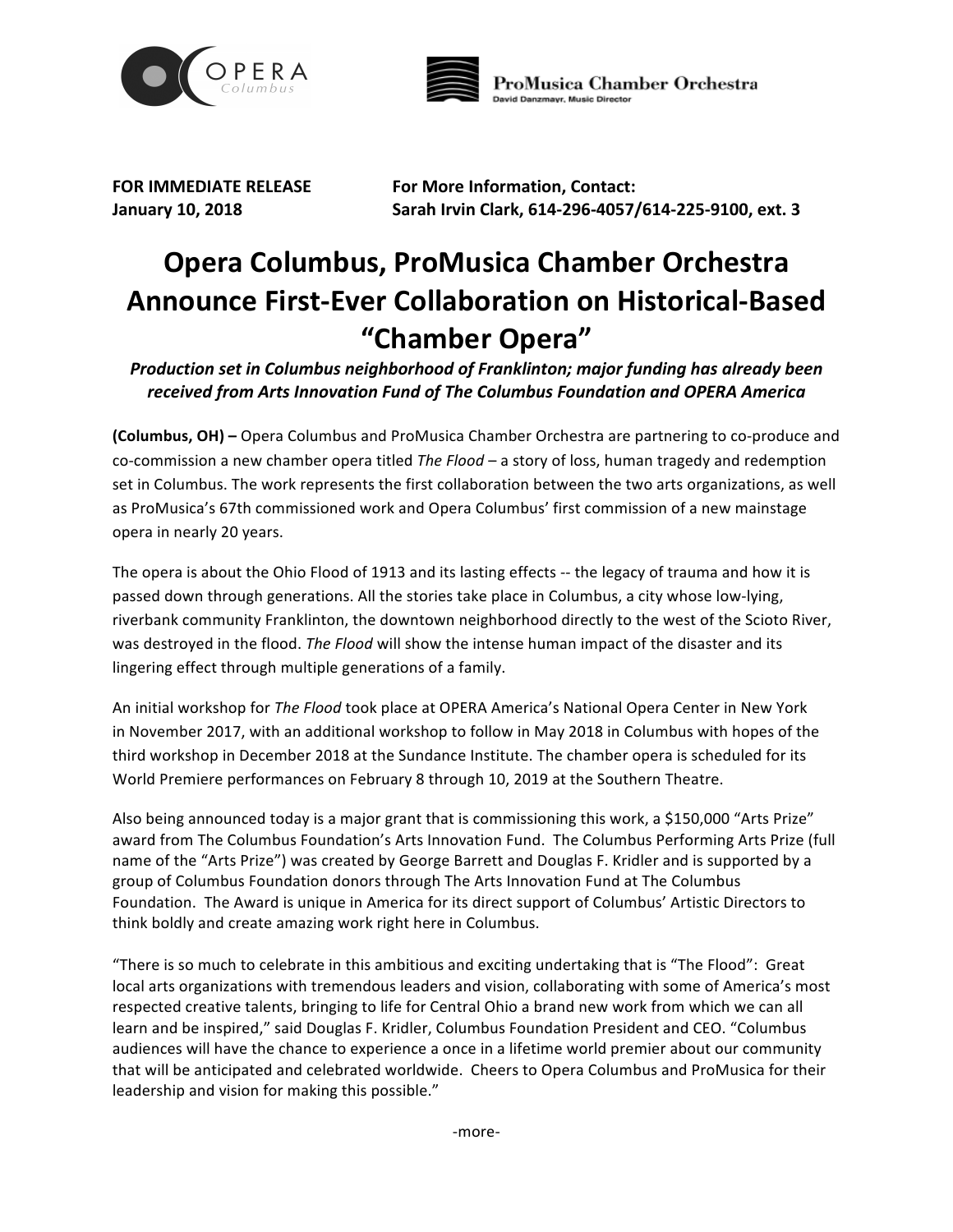



Additional funding comes from two separate OPERA America grant programs: the Repertoire Development Grant, assisting OPERA America Professional Company Members and their partners in meeting the special costs incurred by developing and producing new North American opera and musictheater works; and OPERA America Grants for Female Composers, providing support for the development of new operas by women, advancing the important objective of increasing diversity across the field.

"Our primary goal for *The Flood* is to create an outstanding operatic work that explores the history of Columbus, engaging and reflecting the community Opera Columbus and ProMusica are proud to call home," said Opera Columbus General and Artistic Director Peggy Kriha Dye.

Co-produced by Kriha Dye and ProMusica Chamber Orchestra's Executive Director Janet Chen, *The Flood'*s creative team is a nationally recognized trio including composer Korine Fujiwara, librettist and director Stephen Wadsworth, and Steven Osgood as conductor.

"While ProMusica has had a solid history of commissioning new works, this co-commission with Opera Columbus will be the first time we've created a chamber opera. This offers us an opportunity to contribute a significant new work to the repertoire," said ProMusica Executive Director Janet Chen. "This work will also support our efforts to bring more national attention to ProMusica and Opera Columbus, as innovators within our genres."

Named as one of *Strings Magazine's* "25 Contemporary Composers to Watch", composer Korine Fujiwara is a founding member of the Columbus-based Carpe Diem String Quartet, as well as a soughtafter chamber musician and gifted composer and arranger. She is a founding member of the Marble Cliff Chamber Players, based in Columbus and Delaware, Ohio, and performs annually with the Snake River Chamber Players in Keystone, Colorado. She has received multiple commissions including works for chamber ensembles, chorus, concerti, and music for modern dance, and her works have been heard throughout the United States, Europe and in the Far East.

Director and librettist Stephen Wadsworth is the James S. Marcus Faculty Fellow and the director of the Artist Diploma in Opera Studies program at Juilliard, and is head of dramatic studies in the Metropolitan Opera's Lindemann Young Artist Development Program. Mr. Wadsworth has directed opera at the Met, La Scala, Covent Garden, Vienna State Opera, Netherlands Opera, Edinburgh Festival, San Francisco Opera, and many others, and plays on and off Broadway, in London's West End, and in U.S. regional theater. He was named Chevalier de l'Ordre des Arts et des Lettres by the French government, and is Creative Advisor for the Sundance Institute Theatre Program.

Conductor Steven Osgood recently completed his second season as General and Artistic Director of the Chautauqua Opera Company in New York, one of the oldest continuously active summer opera companies in the U.S, founded in 1929. From 2001 to 2008, Osgood was Artistic Director of American Opera Projects, where he conducted numerous developmental workshops. He has been an Assistant Conductor with the Metropolitan Opera since 2006. His conducting appearances include New York City Opera, Edmonton Opera, San Francisco Opera's Merola Opera Program and Western Opera Theater, Opera Memphis, Fort Worth Opera Festival, Atlanta Opera, Opera Saratoga, the Gulbenkian Festival, and the Wintergreen Festival.